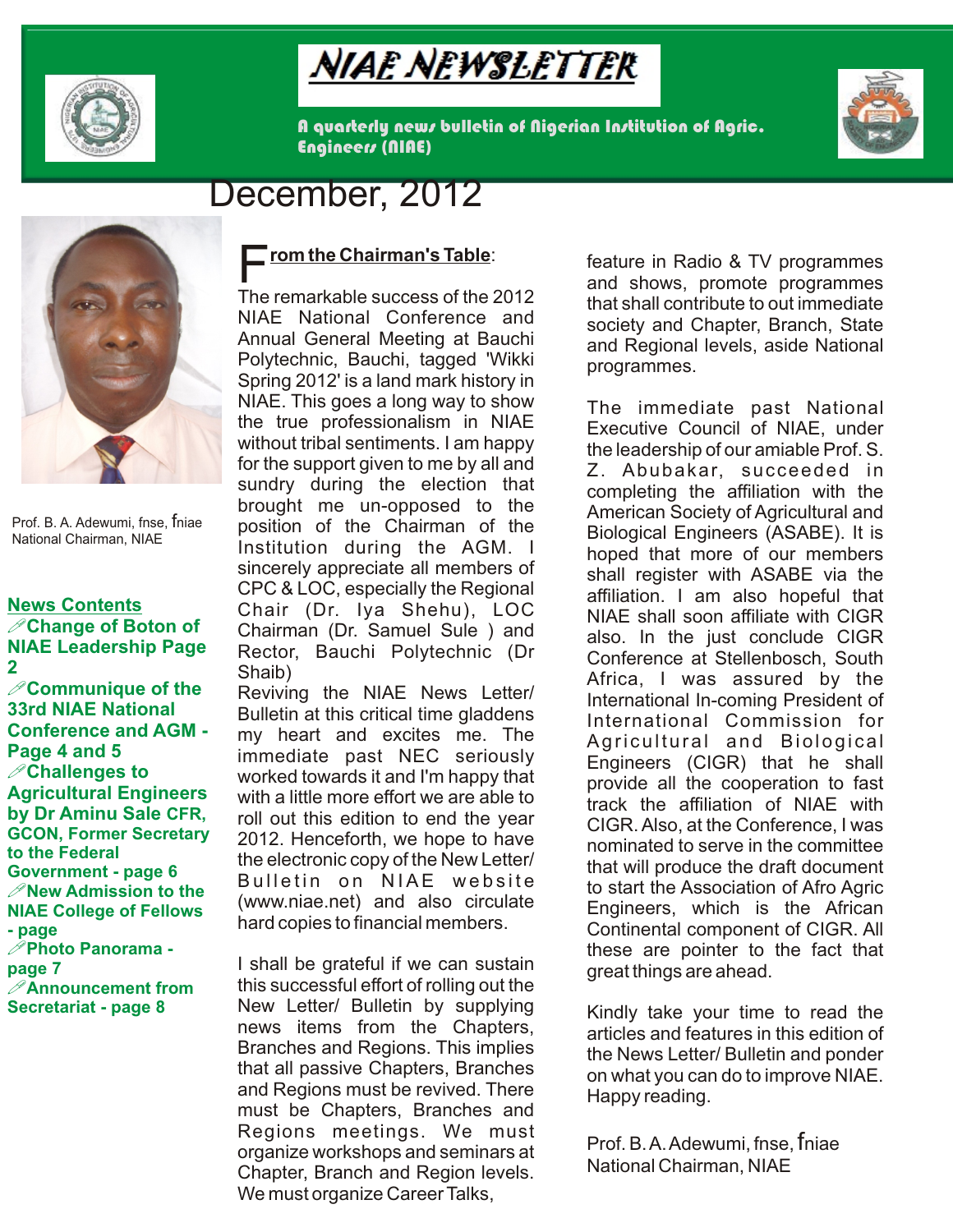#### . **Change of Baton at the NIAE Leadership**

By M. K. Othman (PhD

The recently concluded  $33<sup>rd</sup>$  NIAE Annual Conference and AGM tagged "Wikki Spring 2012" witnessed a change of leadership Baton of the NIAE EXCO members. The change was a result of election conducted during the AGM. Engr Prof. Babatunde Adewumi the immediate past Vice Chairman was elected chairman to replace Engr Prof. Sadiq Z. elected chairman to replace Abubakar who had completed his second term as the National Chairman. Engr Dr. Shaibu Musa became the new National Vice Chairman. Similarly, Engr Dr. Mike A. Enaboifo replaced Engr Dr. M. K. Othman as the new National secretary while Engr Othman became the new Publication secretary. Other new members of the EXCO were Engr Bala Jahun as National Financial Secretary, Engr Sabiu Bello as the PRO, Engr Yahaya D. Kazaure as Ex-officio and Engr Prof. Sadiq Z. Abubakar as new IPC. Members who retained their positions in the EXCO for their second term of office were Engr J. Adama as National Assistant Secretary, Engr (Mrs) N. I. Nwagugu as  $2^{nd}$  Ex-officio and Engr (Mrs) C. Ademade as National Treasurer. Similarly, Dr. F. O. Alonge retained his position as Auditor I while Engr (Mrs) R. S. Samaila was elected as Auditor II. All positions were to last for two years with effect from November, 2012. Congratulation to all the new and old officers while wishing them a successful tenure in their respective positions.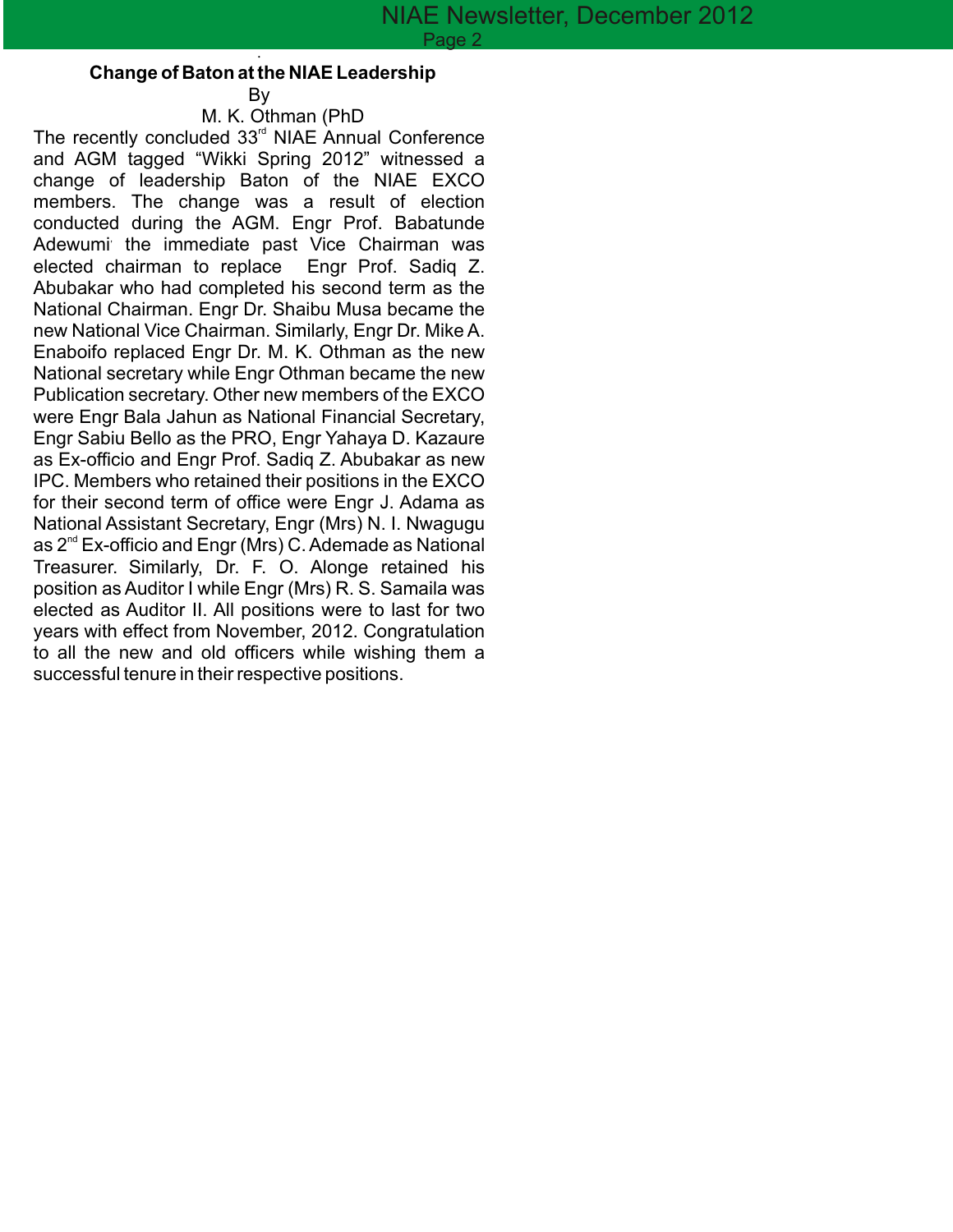#### **NSAE Certificate Retrieved and Registering with Corporate Affairs Commission (CAC), Abuja as NIAE**

It may be recalled National Executive Counci  $I(NEC)$  was directed at 32<sup>nd</sup> AGM in Ilorin to upgrade the certificate of registration with CAC and formally change the name from NSAE to NIAE. The change of name became necessary because the NSAE certificate of registration could not be traced and therefore considered missing. All efforts to trace it in the last five years were futile as it could not be tied to any member of the immediate or past EXCO. The inability to produce the certificate of NSAE has been a major problem when transaction businesses with corporate bodies like Banks, Agencies and NGOs. Most branches could not open Bank account without the NSAE certificate. The EXCO then swung into action in consultation to retrieve the certificate by employing the services of Legal advisory body; F. G. Birma & Co, Solicitors & Advocates, Legal Chambers; based in Abuja/Gomb. The assignment was contracted to the Legal Chamber in September, 2012 after preliminary investigation. The conditions for the change of name are to pay all the yearly subscriptions from the date NSAE was registered to date, affidavit for the missing certificate, etc.. Presently, a certified copy of the NSAE was retrieved after following the due process. The new certificate with the name of NIAE will be out anytime from this Month. The latest on the certificate is a letter from CAC sent to NSE to verify the authenticity of NIAE application for the change of name from NSAE to NIAE. This is not likely to pose a problem as NIAE is real and genuine. To facilitate this matter, NIAE influential members talk to NSE EXCO members fast tract what seems to be a long process as the letter has been with NSE Executive Secretary in the last one month

#### **CHALLENGES TO AGRICULTURAL ENGINEERS IN NIGERIA: Engineering the Agricultural Transformation Agenda by**

#### **Alh. (Dr.) Aminu Saleh,** CFR, GCON,

Wamban Katagum (Opening Remarks by Chairman of The Occasion at the Opening Ceremony of the  $33<sup>rd</sup>$  Annual Conference on  $6<sup>th</sup>$  November, 2012 at federal Polytechnic, Bauchi)

I have accepted your invitation to be the Chairman of this occasion, when at the same time I am asked to submit an opinion paper on general overview of the theme and sub-themes of the conference. My opening remarks will just be a few words of encouragement and confidence boosting as I am delighted with your strong sense of mission in this historic sacrifice. This effort of your institution will remain a lesson in the national service which professional associations ought to emulate in the overall interest of our fatherland. You have to continue to cultivate the relevant qualities to sustain this unique challenge of transformation of agriculture, by maintaining fairly good tempo of activities. Our people are eagerly awaiting, are full of expectation and have high hopes for improvement in quality of life. I am confident that you are up to this daunting task. I guess my opinion paper is for plenary session.

I will like to recall that my boss and role model Dr. Pius Okigbo was once forecasting that the outcome of the European, Chinese etc advances in technology in agriculture "is to increase the technological dependence of Africa in the area of food security, on the West". Sir, this is now the unfortunate situation in Nigeria, **since we spent N1.3tr on rice, wheat, sugar and fish importation in 2010,** things that could be produced locally. Distinguished participants, our hope is in S and T planning, it is like a dream with your eyes wide open. I want to ask you about the likely changes you are fore sighting for the future if you really want to emphasis S & T in your recommendations? Fore sighting in science and technology is not the same as the conventional forecasting. Proponents of fore sighting advise that S and T planers should ask hard questions and think the unthinkable (even like fairy tales0 and then plan and hope for technological advances to provide solutions. (Continue on page 7.)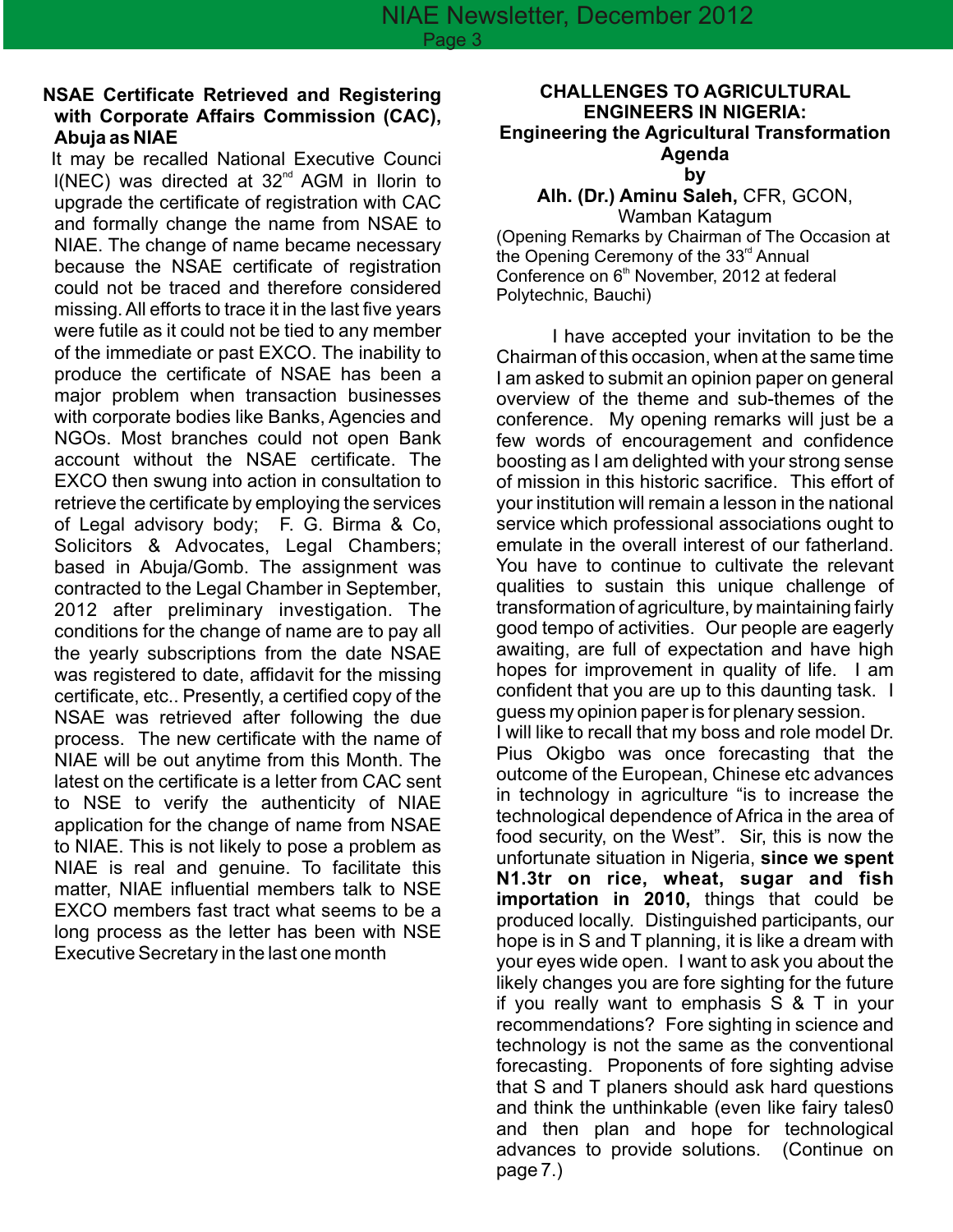#### *COMMUNIQUE OF THE 33<sup>rd</sup> NATIONAL* **CONFERENCE AND ANNUAL GENERAL MEETING OF THE NIGERIAN INSTITUTION OF AGRICULTURAL ENGINEERS (NIAE) HELD AT FEDERAL POLYTECHNIC, BAUCHI FROM 5<sup>th</sup> 9<sup>th</sup> NOVEMBER, 2012**

#### **INTRODUCTION**

The  $33<sup>rd</sup>$  NIAE Annual Conference and AGM tagged "Wikki" Spring", 2012 was jointly hosted by the Federal Polytechnic, and Abubakar Tafawa Balewa University, Bauchi in Bauchi City from  $5<sup>th</sup>$  9<sup>th</sup> November, 2012. The theme of the Conference is "**Engineering the Agricultural Transformation Agenda (ATA)".** It was attended by Agricultural Engineers and other related professionals from various higher institutions of learning, Federal and State Ministries of Agriculture, Departments and Agencies. A total of 102 participants registered for the Conference.

The opening ceremony took place at the M. L. Audu Auditorium of the Federal Polytechnic, Bauchi and was chaired by Alh. (Dr.) Aminu Saleh, CFR, GCON (Wamban Katagum) who was a former Secretary to the Federal Government. Akeynote address was delivered by the Federal Minister of State for Agriculture and Rural Development, Alh. Bukar Tijjani, represented by the Director (Field Operations North East Regional Office), Alh. Yusuf Muhammed. The Executive Governor of Bauchi State, His Excellency Mal. (Dr.) Isa Yuguda FNIM (Matawallen Bauchi) was represented by Bauchi State Commissioner for Agriculture, Alh. Tasiu Muhammed (Zannan Katagum). At the Opening Ceremony, the Chairman of the occasion presented an opinion paper on the theme.

Three lead papers were presented at the plenary session by the following renowned scholars in the field of agricultural engineering.

- 1. Engr. Prof. F. A. Adeniji; Managing Soil as Natural Resources for Sustainable Development.
- 2. Engr. Prof. S. Z. Abubakar; Strategies to Drive Agricultural Transformation Agenda for Maximum use of Nigeria's Agricultural Potentials.
- 3. Prof. Babatunde Adewumi; Engineering the Agro Food Process Sector of the Nigerian Economy to Boost the Agricultural Transformation Agenda (ATA)

At the technical session, papers were presented and discussed under the following fields of agricultural engineering: Farm Power and Machinery, Soil and Water, Post Harvest,

Farm Structures and Environmental Control/Emerging Technology. A total of 94 articles were published in the conference proceedings.

- such as dams, irrigation systems, road, electricity and others are grossly underutilized and/or in dilapidated conditions.
- 2. Agriculture is a key component of Nigerian economy currently contributing 42% of nation's GDP as against 13% for oil. With the abundant human and natural resources in Nigeria, food importation into the Country continues to be on the increase.
- 3. There is no national policy in Agricultural Mechanization; only short term interventions are put in place.
- 4. There is an under utilization of human resources and poor management of natural resources especially land and water.
- 5. There is indiscriminate importation of Agricultural Machinery into the Country without recourse to our environment.
- 6. There is inadequate support for research and development and the commercialization of locally produce agricultural machinery and equipment.
- 7. There is wide spread of malfunctioned agricultural machinery across the country as a result of poor maintenance culture.

#### **RECOMMENDATIONS**

- 1. The large number of dams spread across the Country which is grossly underutilized should be put to optimal use by developing the downstream infrastructures for all the year farming, while at the same time embarking on nationwide rehabilitation of all irrigation schemes in order to have quantum leap in agricultural production. All existing rural feeder roads in dilapidated conditions should be rehabilitated and more opened to link agricultural production centres (farms) to the market.
- 2. In order to increase food product and reduce importation, the Government should:

i. Give more attention to agricultural production than Oil.

ii. Fully implement the ATA for sustained national food security.

- iii. Promote the formation of Cooperative Society in agricultural mechanization by producing financial windows.
- iv. Promote agricultural product processing for oriented market value addition, reduce Post-harvest losses and create employment opportunity to reduce poverty.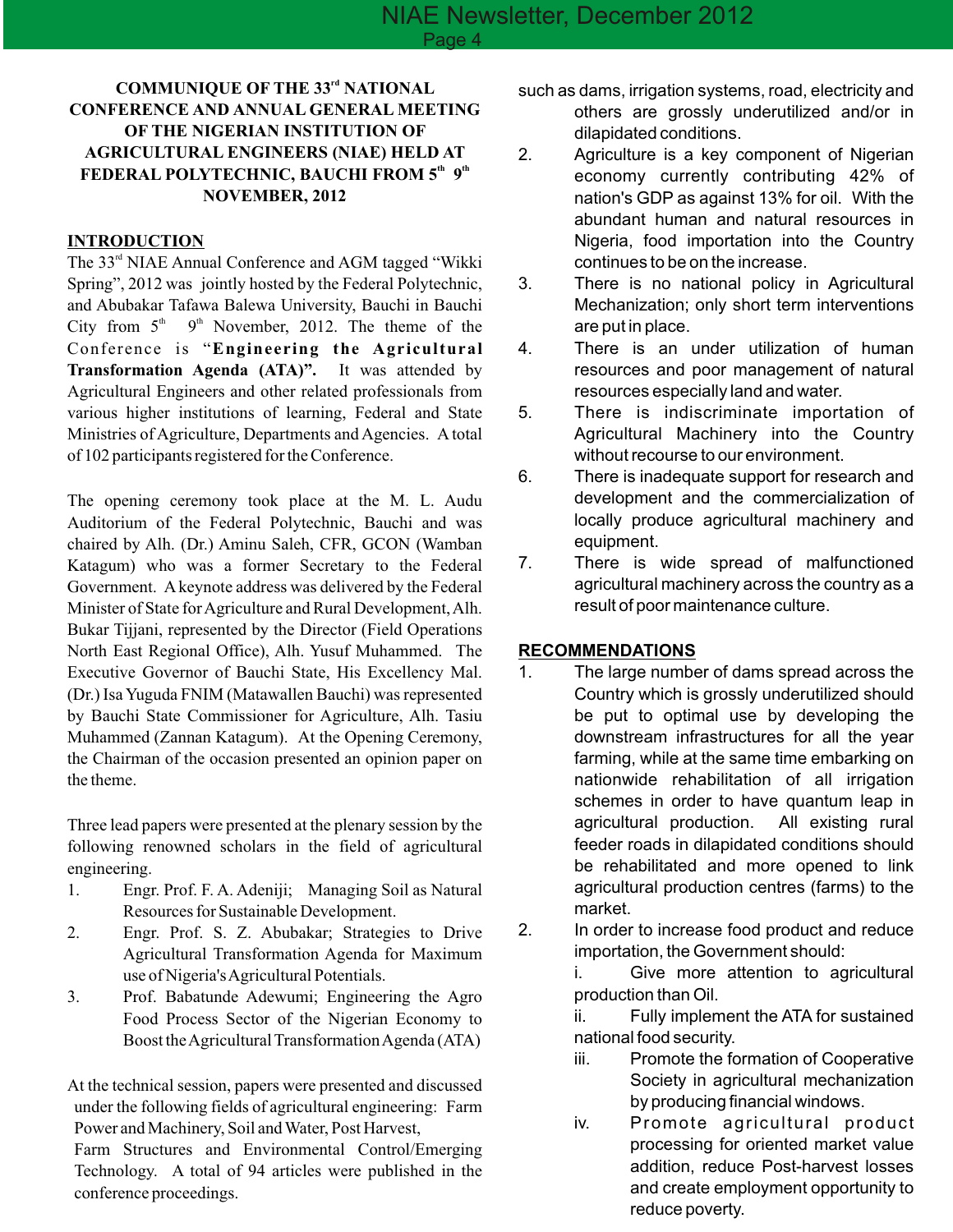Water resources. The technical personnel in the agricultural establishment, especially the Agric. Engineers should be maximally and appropriately utilized for efficient services.

- 5. Indiscriminate agricultural machinery importation should be discouraged and the existing agricultural machinery testing and certification programme at National Centre for Agricultural Mechanization (NCAM) should be strengthened. NCAM and Standard Organization of Nigeria (SON) should collaborate to ensure that only certified agricultural equipment that can adapt to our environment should be promoted for importation.
- 6. The process for the disbursement of fund for research and development should be reevaluated for easy access and efficient utilization. Government should promote mass production/manufacturing of locally developed agricultural machinery and equipment that shall suit our environment through relevant government agencies (National Agency for Science and Engineering Infrastructure-NASENI; Black Smith/Artisan Training and Support Unit BATSU, Manufacturers Association of Nigeria MAN) and make provision for financial support.
- 7. The Federal Government is implored to recognize NIAE and NCAM as major stakeholders and repository of cognate engineering expertise for actualizing the technological needs of the ATA. The stakeholders should play major roles in developing programmes and plans for the rehabilitation of malfunctioned agricultural machinery nation-wide, as a matter of urgency.

Engr. Prof. Babatunde Adewumi, *FNIAE, FNSE* National Chairman,

Engr. Dr. Mike A. Enaboifo National Secretary,

| <b>NWECFAPHICANT</b><br><b>ANDRANK</b>                           | <b>ALLRESANDRETIONS</b><br>RESPONBILITYHHD        |
|------------------------------------------------------------------|---------------------------------------------------|
| <b>SOVONAN, Johna</b>                                            | Deptof Agricard Horesources                       |
| Kayade                                                           | <b>Eigineing Mdnd Opara</b>                       |
| (Ass Professor)\ Former                                          | <b>Uriesity of Agriculture, Unrollie</b>          |
| <b>Hadandpreamty</b>                                             |                                                   |
| <b>Deputy Dan</b>                                                |                                                   |
| <b>ALONEAE</b>                                                   | Uivesityof Ujo Arditor, NAE                       |
| (Associate Professor)                                            | Forner; Nrt. finSecNAE                            |
| <b>EZEAKI</b> Clenart A                                          | Federal PdyBarchi, HeadDept of                    |
| (Chief Lecturer)                                                 | <b>Agirc Engg</b>                                 |
| <b>FDIRO Surday</b>                                              | <b>Federal Ministryof Agriculture and</b>         |
| (Regional Director, ATA                                          | <b>Rral Development</b>                           |
| Nath Central Region)                                             |                                                   |
| <b>CKINJCLivetosin</b>                                           | Federal Ministryof Agriculture,                   |
| (Director)                                                       | Ahija                                             |
| <b>CBCT</b> , Esien(Ass                                          | Uivesity of Ujo Forner Nat Vice                   |
| Professor)                                                       | Chiman, NAE                                       |
| <b>SAIIMHIN</b>                                                  | <b>Uriasity of Agriculture, Minandi</b>           |
| Ade Addarlo (Srr.                                                | <b>AgHad Dat of Agic Fig Federal</b>              |
| Lecturer)                                                        | <b>Urivesity, Oe Hati</b>                         |
| <b>ALENRANKanaru</b>                                             | University of Ilorin                              |
| Alenni Serico Lecturer                                           |                                                   |
|                                                                  |                                                   |
| <b>AKANROIdm</b>                                                 |                                                   |
| <b>Oarlavm</b>                                                   | Serior Lecturer Lagos State<br><b>Polytechnic</b> |
|                                                                  |                                                   |
|                                                                  |                                                   |
| <b>OHBOE</b>                                                     | Agic EnggDepABUZaria                              |
| MuidenAdakar<br>(Ass Pofessor)                                   |                                                   |
|                                                                  |                                                   |
| <b>CLAOME</b> , Joshua                                           | Deptof Agri and Horesones                         |
| <b>Clarevaju</b>                                                 |                                                   |
| <b>Sr.</b> Ledurer                                               | <b>Eiginering Urivesity of ILCRIN</b>             |
|                                                                  | Fomer Nt. FinSc: NAE                              |
|                                                                  |                                                   |
| <b>CKFFEKE NGOT</b>                                              | Federal Uriversity of technology.                 |
| <b>ANIHON/Professor)</b>                                         | Oveni, Fomer Hadof the Dapt of                    |
|                                                                  |                                                   |
|                                                                  | Agric Fri;g                                       |
|                                                                  |                                                   |
|                                                                  | Deptof Agricand Horescures                        |
|                                                                  | <b>Eigineing Mdnd Opara</b>                       |
| <b>Firmer Harlard Dan</b>                                        | <b>Urivesity of Agriculture, Unuclice</b>         |
|                                                                  |                                                   |
| <b>UGNUSHNU</b>                                                  | Fomer HadDpartment of Agric                       |
| <b>RONFACE</b>                                                   | ard Boreances Engineering                         |
| <b>CHNWNE(Sr</b>                                                 | Uriversity of Ngeria, Nakka                       |
|                                                                  |                                                   |
| <b>FKE, AKACH KNU</b><br><b>HEN</b> (Sir: Lecturer)<br>Lecturer) |                                                   |
|                                                                  |                                                   |
| Minmad MH                                                        | <b>Vice Chancellar, AIBU</b>                      |
| <b>Professor</b>                                                 |                                                   |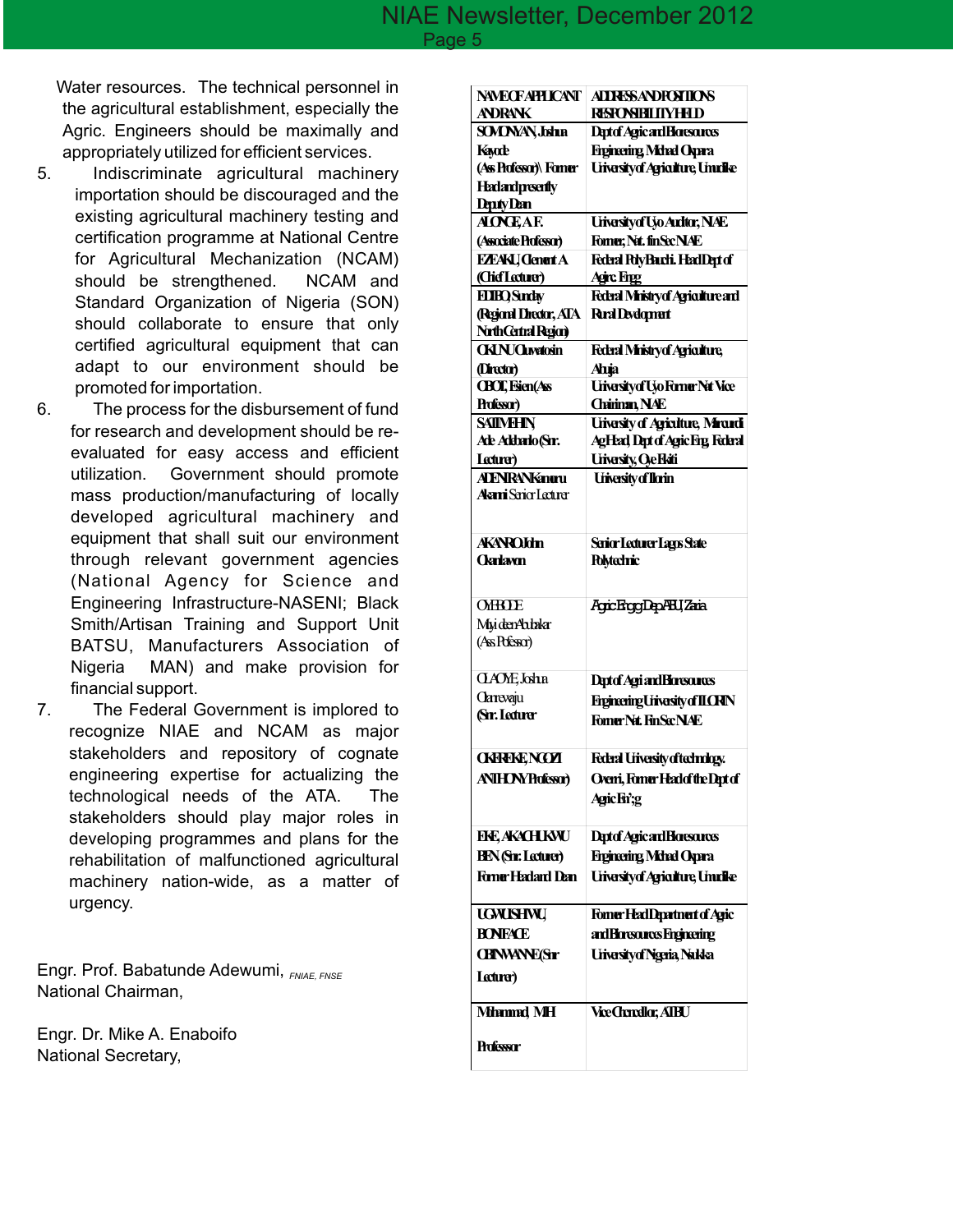#### NIAE Newsletter, December 2012 Page 6

## **Photo Panorama for Wikki Spring, Bauchi, 5th to 9th Nov, 2012**



NIAE National EXCO with Representative of Emir of Bauchi, Galadiman Bauchi, Surv I. Saidu Jahun



IPC Engr Prof S. Z. Abubakar delivering his speech at Emir's Palace during courtesy call



Banner at Bauchi Conference





Dignitaries at Bauchi Conference

Cross section of the Conference participants during opening ceremony of Bauchi Conference



NIAE Stand for registration of participants at Bauchi Conference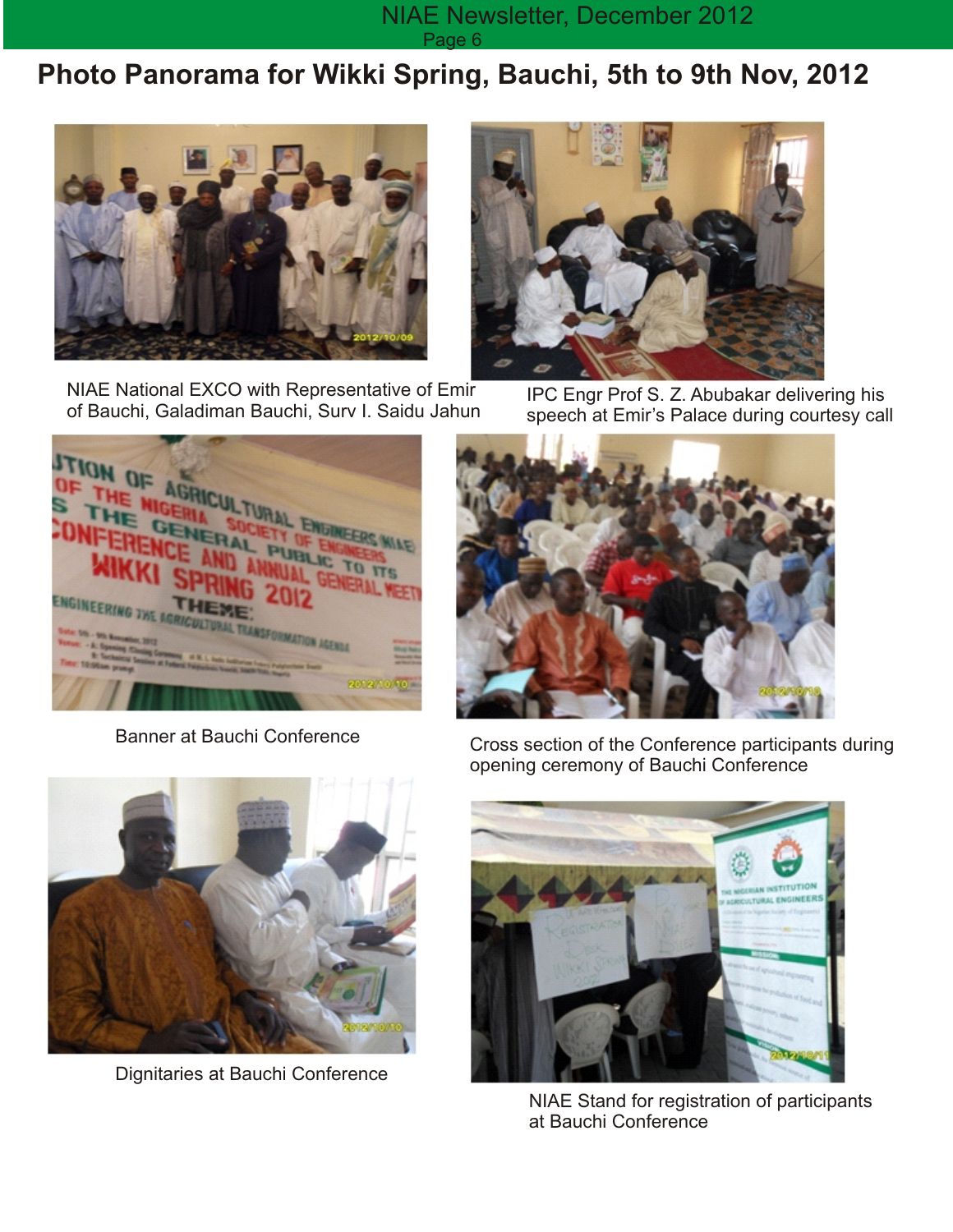#### Continue from page 3

I will take advantage of this opportunity to state the following 5 attributes that are among 10 listed devices (I hold the remaining 5 to myself) used to encourage a planer to think about how things could be different to better (1) **adaptation:** what else is like it? What other ideas does it suggest? What could you copy? What could you imitate? (2) **modification:** what new twist could be made? Can you change the colour, size, shape, motion, sound, form, or odor? (3) **magnification:** can you make it smaller, shorter, lighter, or lower? Can you divide it up or omit certain parts?  $(4)$ **rearrangement:** can you interchange parts? Can you use a different plan, pattern, or sequence? Can you change the schedule or rearrange cause and effect? (5) **reversibility:** can you turn backward or upside down? Can you reverse roles or do the opposite? Once upon a time U.S.A. declared vocational education for youth a top priority because they wanted to win the race for technical competence and superiority, can we copy this? In Europe, China, India, etc their method of farming is more scientific therefore more productive. In those countries, mechanization brought about considerable progress in output with explosive growth in the use of agricultural chemicals, herbicides, insecticides, fungicides, and fertilizers (with their hazards). They also develop high yielding species that lead to intensive farming on the land with sufficient rearing of cattle and poultry production. They went further into genetic engineering method for hybridization and embark on pest control by u s e o fchemicals.

In Nigeria, we are still at the primitive level making use of natural element of climate such as rainfall, sunshine and soil condition. Every farm work is done manually from land preparation, plowing, cultivating, harrowing, to seed planting and tree planting, harvesting, processing, and storage. We have no knowledge of, and therefore don't monitor acidity or nutrients, nothing protects the shallow soil, and in our area the rainfall is not enough to saturate the soil for more than two months. Even the use of simple machine and implement in place of manual labor or the use of animals on the farm is not there productivity per man per acre is low.

Again, there are no machines available to help people in the homes for domestic activities. With all the money spent these years on research and development in Agriculture very little has changed. I will like to recall an American question: **"is government dead?" this was what TIME MAGAZINE of New York asked in 1980. The question was asked because school standards had gone low, hospital care was nil, courts were over crowded and most of the city councils were bankrupt, confidence in government had fallen to record low, cities and high ways succumb to mounting crimes** end of quote.

Therefore, we are putting a lot of hope on this program. Distinguished participants, I come from an area where scarcity of drinking water is another problem for the inhabitants. There is very little groundwater recharge at the upper aquifer due to lack of rainfall (vagaries of nature) not to talk of the recharge at the larger aquifer below. However, the situation is completely different at Nguru wetlands with incessant flooding and stagnation where conveyances are not desalted and cleared, ambient condition for **TYPHER GRASS (Kachalla).** Please, note that under climate change, the rains fall in a short period with high intensity resulting in large volume of overland flow, which is often lost into streams hence, there is need for inter basin water transfer and construction of large dams with hydropower that are more cost effective in terms of cost per unit volume of water impounded, under **national management of rain water use and control.** Sir, for a start, how do we undertake research into discovering cheap method of distilling ground water reservoirs or where a surface water deposit forms in poorly drained area? Potable water supply and good sanitation for about 80% of our population was promised by the government, but alas we are yet to see it happen. Another important issue is the impact of rural-urban drift that must be part of your recommendations. It is caused by lack of basic modern amenities in the rural areas that in itself drives youth prematurely away from rural family homes. Due to lack of job opportunities, youth are unable to practice vocation or embark upon economic activities in their rural communities. If your conference is to provide inputs for the preparation of plans, be they long term, medium term or short term, you have to take a second look at the agricultural objectives, goals, targets, strategies and action plans, to ensure their clarity, consistency, realism, feasibility and challenges, particularly change from rain fed to irrigation farming, to achieve national aspirations. Where to begin your transformation is to focus on sensitization through mass mobilization and support building to spread the message to the public and policy makers. Crafting a befitting program is one thing, implementation is another. You have to take further stride to achieve your goals. You, as professionals in this field, understand better than others, what needs to be done to move the sector forward.